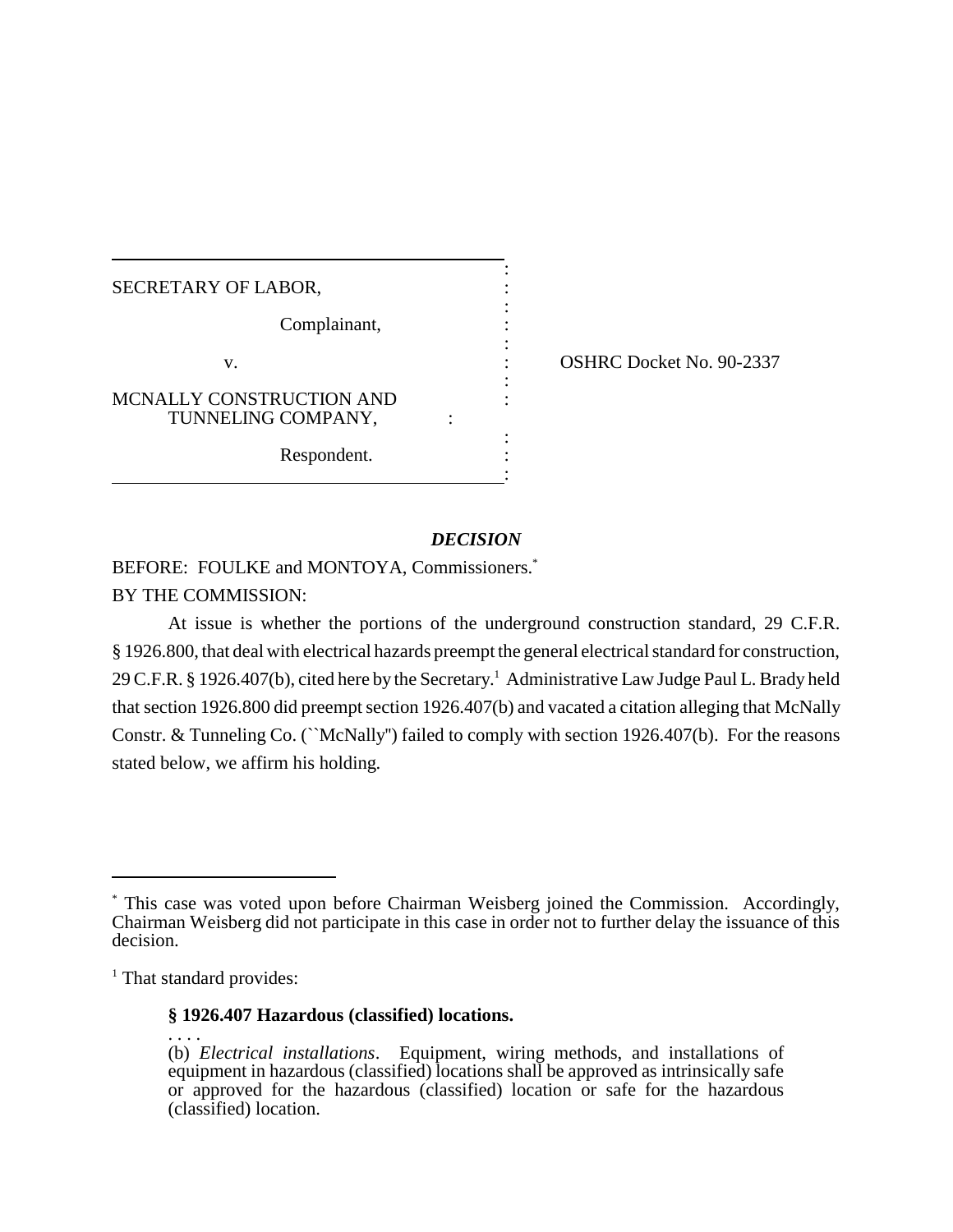The cited tunnel, a part of the Southwest Interceptor sewage project in Cleveland, Ohio, $2$  was dug in Cleveland shale, a geological formation in which methane gas can be encountered. The Secretary alleges that McNally committed a serious violation of section 1926.407(b) because ``lighting equipment and wiring methods of lighting equipment in hazardous (classified) locations [in that tunnel] were not approved as intrinsically safe,'' and that one method of abatement would be the installation of electrical equipment required for Class I, Division 2 locations as defined at section 1926.449.

There is little dispute over the potential hazard that gave rise to the citation. If the methane level in a tunnel reaches 100 percent of the lower explosive limit ("LEL")<sup>3</sup> and a spark is generated at that location by electrical equipment, then the methane can ignite. If the ignited quantity of methane in the tunnel is great enough, an explosion can result, leading to serious injuries to exposed employees. The underground construction standard, section 1926.800, as well as the cited general electrical standard, section 1926.407(b), address the elimination of the hazard of the potential electrical ignition of flammable gases.

### **I. Analysis**

Section 1910.5(c) governs the question of which standard applies here. That section provides, in pertinent part:

## **§ 1910.5 Applicability of standards.**

. . . .

(c)(1) If a particular standard is specifically applicable to a condition, practice, means, method, operation, or process, it shall prevail over any different general standard which might otherwise be applicable to the same condition, practice, means, method, operation, or process. . . .

(2) On the other hand, any standard shall apply according to its terms to any employment and place of employment in any industry, even though particular standards are also prescribed for the industry . . . to the extent that none of such particular standards applies.

It is well settled that a general standard prescribing compliance action is not preempted by a specific standard unless both address the same particular hazard. *See Brock v. Williams Enterp. of Georgia,*

<sup>&</sup>lt;sup>2</sup> K M & M, A Joint Venture, was also engaged in tunneling operations for the Southwest Interceptor project and was cited under section 1926.407(b). K M & M contested the citation, and Judge James D. Burroughs found in their favor. We also decide that case today. *K M & M, A Joint Venture*, Docket No. 89-3403 (July 13, 1994).

<sup>&</sup>lt;sup>3</sup> The LEL is the minimum concentration of vapor in air or oxygen below which propagation of flame does not occur on contact with a source of ignition. A mixture below the LEL is too lean to burn or explode. Five percent methane in the air is 100 percent of methane's LEL. *See* NFPA No. 325M-1969, *Fire-Hazard Properties of Flammable Liquids, Gases and Volatile Solids* (1969), published by the National Fire Protection Association.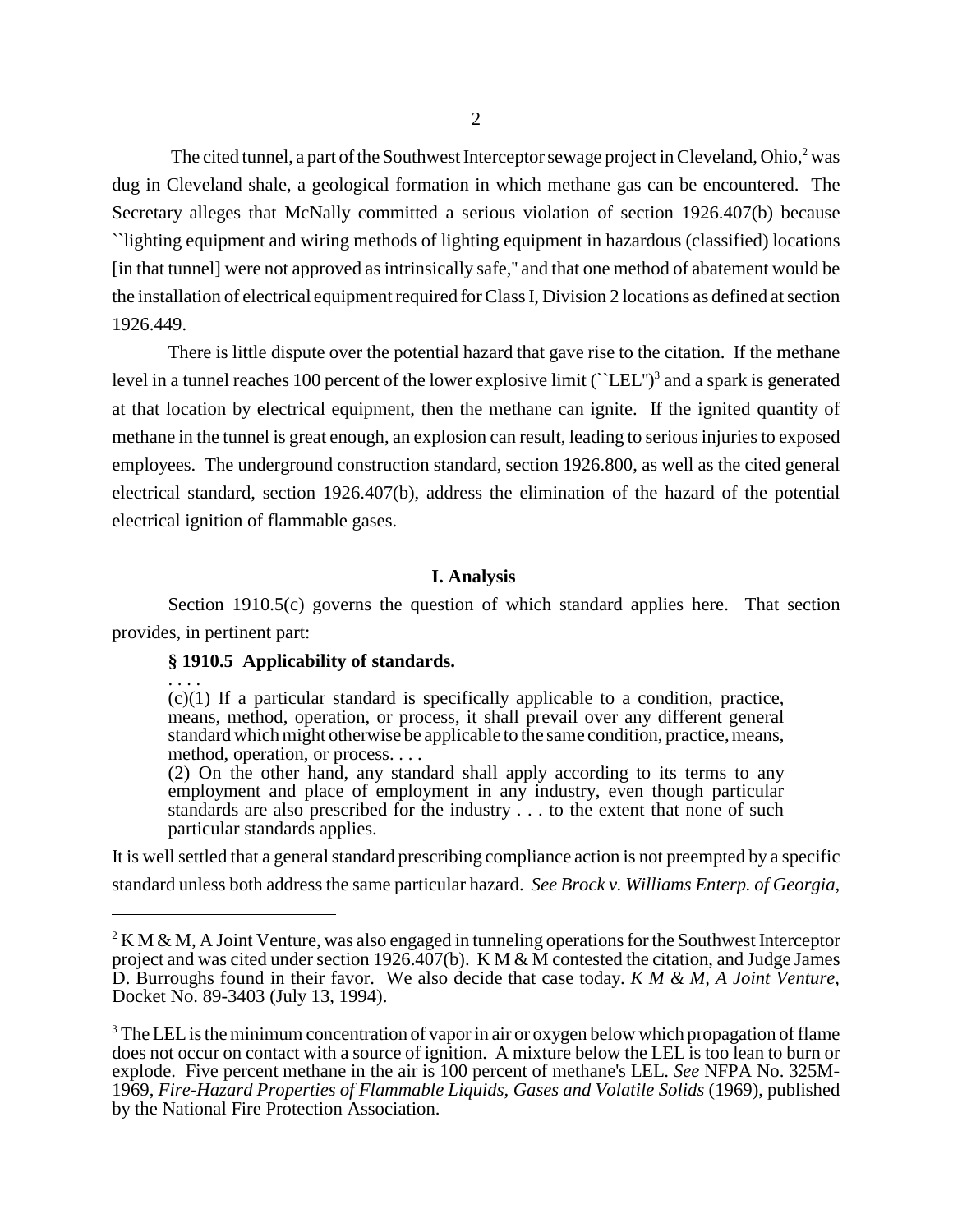*Inc.*, 832 F.2d 567, 570 (11th Cir. 1987) (citing *L.R. Willson & Sons v. Donovan*, 685 F.2d 664, 670 (D.C. Cir. 1982)). In this case, it is clear that both sections 1926.800 and 1926.407(b) address the same hazard. We must then determine whether, as applied in this case, the specific standard, section 1926.800, preempts the application of the general standard, section 1926.407(b). We make that inquiry here in the context urged by the Secretary in his brief:

[T]he test for applicability of any statutory provision must look first to the text and structure of the statute or regulations whose applicability is questioned. If no determination can be reached, courts may then refer to contemporaneous legislative histories of that text. If this inquiry into the meaning of the text does not settle the question, the courts then defer to a reasonable interpretation developed by the agency charged with administering the challenged statute or regulation.

*See also Unarco Commercial Prods.*, 16 BNA OSHC 1499, 1502-03, 1993 CCH OSHD ¶ 30,294, p. 41,732 (No. 89-1555, 1993); *Securities Indus. Ass'n. v. Board of Governors of the Federal Reserve Sys.*, 847 F.2d 890 (D.C. Cir. 1988) (citing *Chevron U.S.A., Inc. v. NRDC*, 467 U.S. 837, 842 (1984).

# **A. Text and Structure**

# **1. Section 1926.800**

The underground construction standard, section 1926.800, is a comprehensive standard that addresses virtually all safety and health hazards encountered in tunneling. It includes requirements for ventilation, monitoring of flammable gases, and electrical equipment for tunneling operations. As a threshold matter, it requires that the atmosphere in all underground work areas must be tested for methane and other flammable gases. 29 C.F.R. § 1926.800(j)(1)(iii)(B). If 5 percent of the LEL is detected, steps must be taken to increase ventilation air volume or otherwise control the gas concentration. 29 C.F.R. § 1926.800(j)(1)(vii). If the gas concentration should rise to 10 percent of the LEL in the vicinity of welding, cutting, or other hot work, such work must be suspended until the gas is reduced to less than 10 percent of the LEL. 29 C.F.R. § 1926.800(j)(1)(viii). Should the gas concentration still increase to 20 percent of the LEL in any underground work area or in the air return, then employers are required to withdraw employees to a safe location above ground, except those necessary to eliminate the hazard, and to cut off electrical power, except to "acceptable"<sup>4</sup>

 $4$  Section 1926.800(u) defines ``accept[able]" as ``[a]ny device, equipment, or appliance that is either approved by [the Mine Safetyand Health Administration (``MSHA'')] and maintained in permissible condition, or is listed or labeled for the class and location under Subpart K of this part.''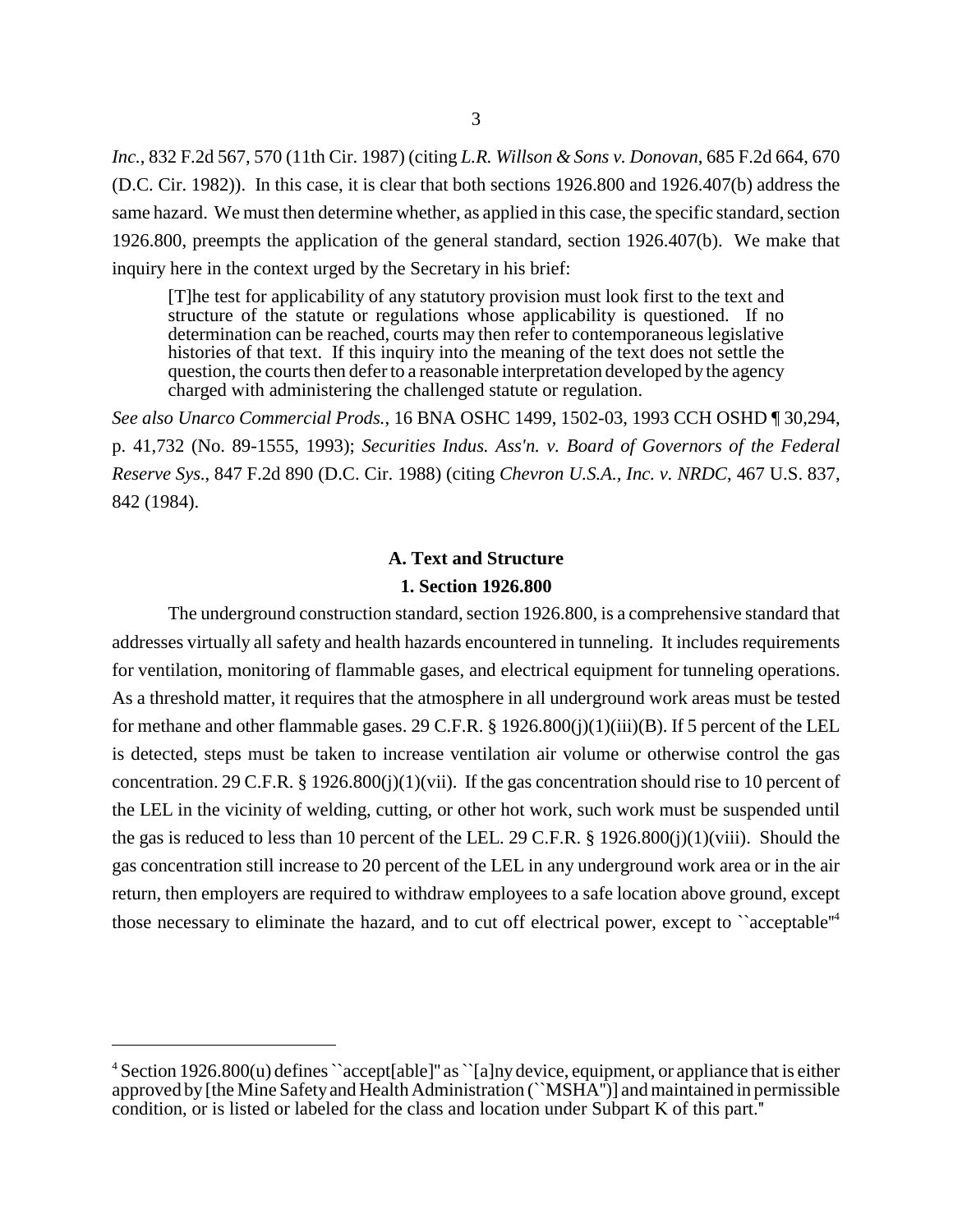pumping and ventilation equipment, until the concentration of gas is reduced to less than 20 percent of the LEL. 5

If (i) air monitoring discloses 10 percent or more of the LEL for methane or other flammable gases in any underground work area for more than a 24-hour period, or (ii) if the history of the geographical area or geological formation indicates that 10 percent or more of the LEL for methane or other flammable gases is likely to be encountered in such underground operations, the tunneling operation is classified as ``potentially gassy,'' 29 C.F.R. § 1926.800(h)(1), and is required to have ``acceptable electrical systems, including fan motors'' in its ventilation system. 29 C.F.R.  $§ 1926.800(k)(11)(ii).<sup>6</sup>$ 

A tunneling operation is classified as ``gassy'' under section 1926.800(h)(2) if (i) air monitoring discloses 10 percent or more of the LEL for methane or other flammable gases in any underground work area for three consecutive days, or if (ii) there has been an ignition indicating the presence of gases, or if (iii) ``[t]he underground construction operation is both connected to an underground work area which is currently classified as gassy and is also subject to a continuous course of air containing the flammable gas concentration.'' Section 1926.800(i)(1) requires ``gassy'' operations to use only ``acceptable'' equipment. Should a tunneling operation warrant a ``gassy'' classification, all operations in the affected area must stop until the operation is brought into compliance with all of the requirements for a ``gassy'' operation, or until the tunneling operation has been declassified to ``potentially gassy." 29 C.F.R.  $\S 1926.800(i)(6)$ .<sup>7</sup> ``Gassy'' operations may be declassified to ``potentially gassy'' when air monitoring results remain under 10 percent of the LEL for methane or other flammable gases for three consecutive days. 29 C.F.R. § 1926.800(h)(3).

<sup>5</sup> Section 1926.800 also requires all tunnels to have: adequate ventilation (29 C.F.R. § 1926.800(k)(1)-(3)), monitors for flammable gases such as methane (29 C.F.R. § 1926.800(j)(1)(iii)(B)), a continuous flammable gas monitor at the front of rapid excavation machines (29 C.F.R. § 1926.800(j)(1)(iv)), use of mobile diesel equipment approved by MSHA (29 C.F.R. § 1926.800 $(k)(10)(ii)$ , and the ability to reverse the direction of mechanical air flow (29 C.F.R.  $\S$  1926.800(k)(4)).

<sup>&</sup>lt;sup>6</sup> "Potentially gassy" operations are also subject to additional gas monitoring requirements, (29 C.F.R. § 1926.800(j)(2)(i)-(v)) including provision for manual electrical shut-down control near the heading (29 C.F.R. § 1926.800(j)(2)(iii)), as well as ventilation systems constructed of fire-resistant materials (29 C.F.R. § 1926.800(k)(11)(i)).

<sup>&</sup>lt;sup>7</sup> Employers with ``gassy'' operations are also required to: post signs warning of the ``gassy'' classification (29 C.F.R. § 1926.800(i)(3)), prohibit smoking and collect all personal sources of ignition (29 C.F.R.  $\S$  1926.800(i)(4)), provide fire watches during hot work (29 C.F.R.  $\frac{8}{1926.800(i)(5)}$ , and provide above-ground controls for reversing the air flow (29 C.F.R. § 1926.800(k)(12)).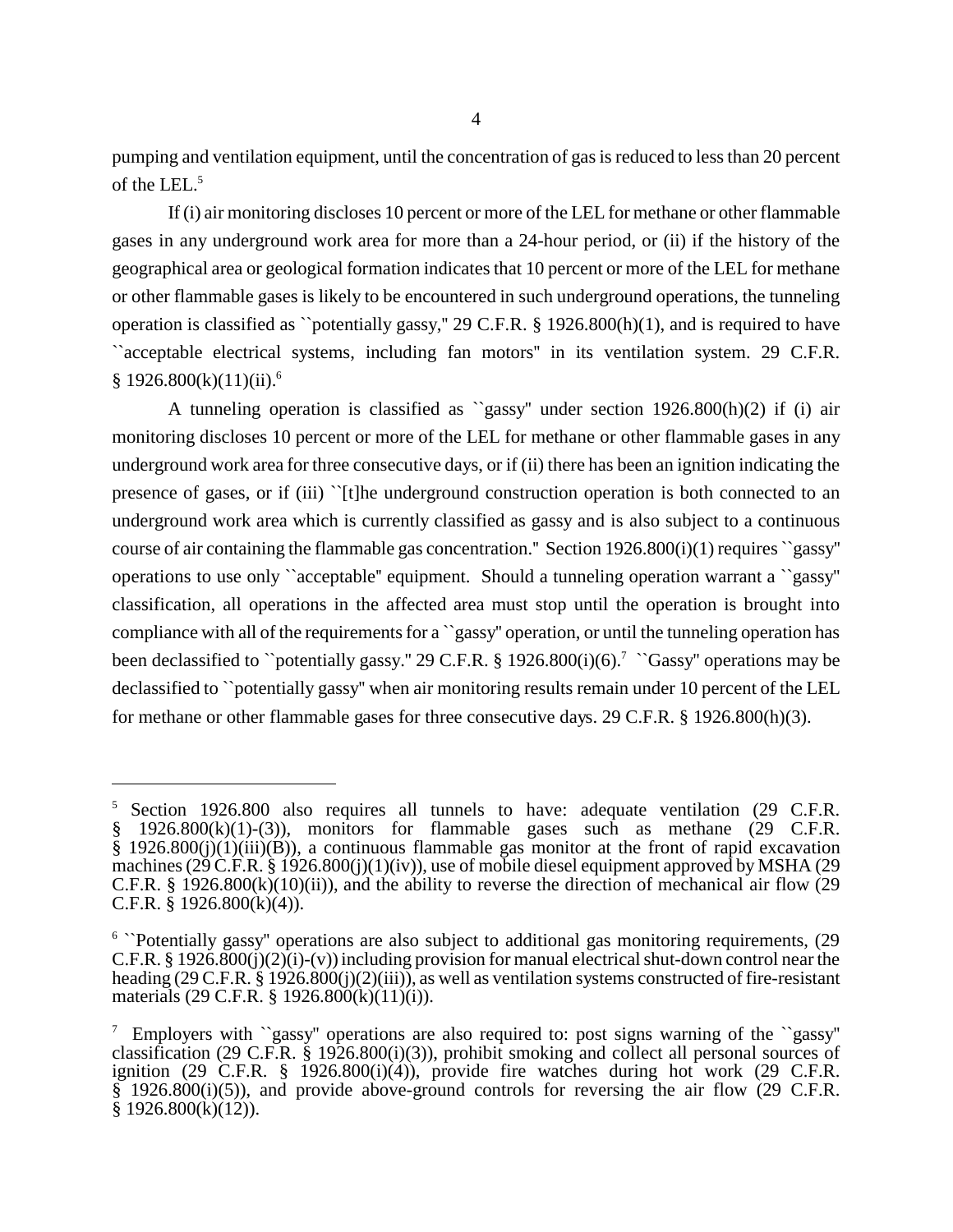Section  $1926.800(s)$  of the underground construction standard also refers to Subpart K, which includes sections 1926.407 and 1926.449, as follows:

(s) *Electrical safety.* This paragraph applies in addition to the general requirements for electrical safety which are found in Subpart K of this part.

Sections  $1926.800(s)(1)$  through (3) discuss the requirements for electric power lines, lighting circuits, and oil-filled transformers.

# **2. Section 1926.407**

Section 1926.407, entitled ``Hazardous (classified) locations,''sets forth the requirements for electric equipment and wiring in locations which are classified based on the properties of the flammable materials present and the likelihood that a flammable or combustible quantity is present. 29 C.F.R. § 1926.407(a). It is part of Subpart K, which sets general electrical standards for employers involved in construction work. It is not specifically directed at tunnels.<sup>8</sup> There are six hazardous (classified) locations, comprised of Classes I through III, each with Divisions 1 and 2. The Secretaryallegesthat the cited tunnel is a Class Ilocation because ``flammable gases and vapors are or may be present in the air in quantities sufficient to produce explosive or ignitible mixtures.'' 29 C.F.R. § 1926.449. He alleges that it is a Division 2 location because it meets one of the criteria for a Division 2 location:

#### **§ 1926.449 Definitions applicable to this subpart.**

. . . . *Class I locations. . . .* (a) *Class I, Division 1. . . .* . . . .

<sup>8</sup>The specific examples noted in Subpart K for hazardous (classified) locations involve industrial processes where combustible gas is either used or created:

NOTE: This classification usually includes locations where volatile flammable liquids or liquefied flammable gases are transferred from one container to another; interiors of spray booths and areas in the vicinity of spraying and painting operations where volatile flammable solvents are used; locations containing open tanks or vats of volatile flammable liquids; drying rooms or compartments for the evaporation of flammable solvents; inadequately ventilated pump rooms for flammable gas or for volatile flammable liquids; and all other locations where ignitible concentrations of flammable vapors or gases are likely to occur in the course of normal operations. (b) *Class I, Division 2*. . . .

<sup>. . . .</sup>

NOTE:This classification usuallyincludes locations where volatile flammable liquids or flammable gases or vapors are used, but which would become hazardous only in case of an accident or of some unusual operating condition.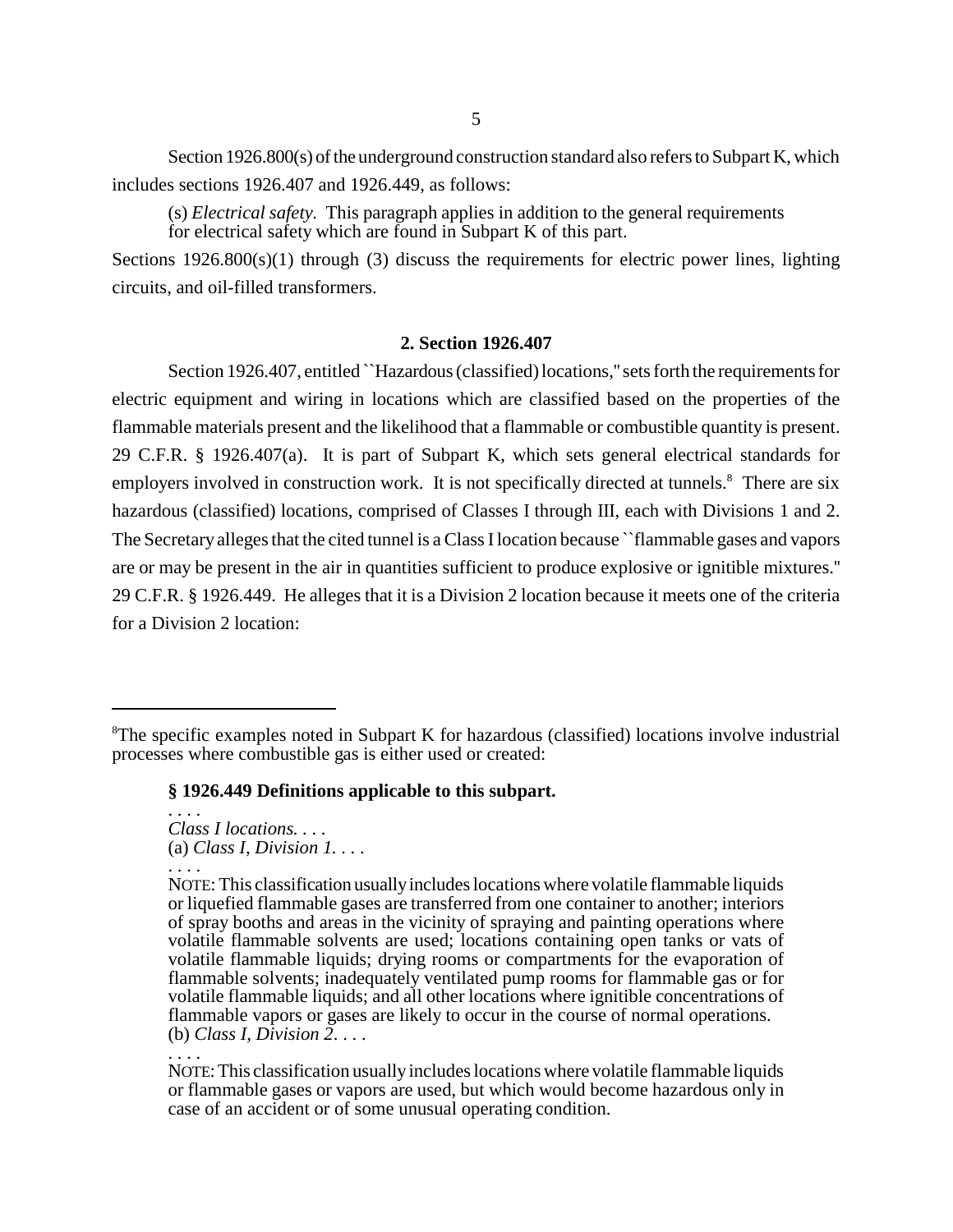[Areas][i]n which ignitible concentrations of gases or vapors are normally prevented by positive mechanical ventilation, and which might become hazardous through failure or abnormal operations of the ventilating equipment ....

29 C.F.R. § 1926.449. Here, the Secretary claims that the tunnel is Class I, Division 2 because test borings<sup>9</sup> indicated the possibility that ignitible concentrations of methane could accumulate in the tunnel which might then become hazardous if the tunnel ventilation failed. Sections 1926.407 and 1926.449 require that such locations have "approved"<sup>10</sup> equipment if combustible levels of gas, which is 100 percent of the LEL, *might* accumulate. If section 1926.800 did not exist, it appears that these provisions would govern here.

#### **3. Preemption of Section 1926.407 by 1926.800**

Having examined the text and structure of the two standards, we hold that the provision of sections 1926.407 and 1926.449 are preempted by the provisions of section 1926.800. We reach this conclusion not only because section 1926.800 addresses the same hazard as section 1926.407 but also because these two standards set forth conflicting requirements, rather than complementaryones, as the Secretary contends. We recognize that general safety standards can complement specific standards by filling in the interstices necessarily remaining after the promulgation of the specific standards. *See generally, Dravo Corp. v. OSHRC*, 613 F.2d 1227, 1234 (3d Cir. 1980); *International Union, UAW v. General Dynamics Land Systems Div.*, 815 F.2d 1570 (D.C. Cir. 1987). Here, however, there is no gap left unregulated by the specific standard, section 1926.800. If an employer simultaneously complied with the two standards at issue here, it would not only be taking different steps to abate the same hazard, but section 1926.407 would effectively preempt section 1926.800.

Perhaps the most striking example of the standards' collision is found in examining section 1926.800's requirements for ``potentially gassy'' operations against those of the requirements of sections 1926.407(b) and 1926.449. Under section 1926.800, if 10 percent of the LEL of a flammable gas is either monitored for more than a 24-hour period, or is likely to be encountered based on geological history, the tunnel is classified ``potentially gassy,'' and the *ventilation* equipment must be ``acceptable'' (*See supra* note 4). If the gas persists at 10 percent of the LEL for three days, the tunnel is classified ``gassy,'' and *all* equipment throughout the tunneling operation must be ``acceptable.'' At 20 percent of the LEL, the tunnel is evacuated until gas levels are brought

<sup>&</sup>lt;sup>9</sup> Bore holes were drilled along the tunnel route prior to tunnel construction to determine whether methane might be encountered during construction. Methane was detected in 9 of the 20 test bore holes drilled.

<sup>&</sup>lt;sup>10</sup> While section 1926.407 describes spark-proof equipment as ``approved," section 1926.800 refers to such equipment as ``acceptable.''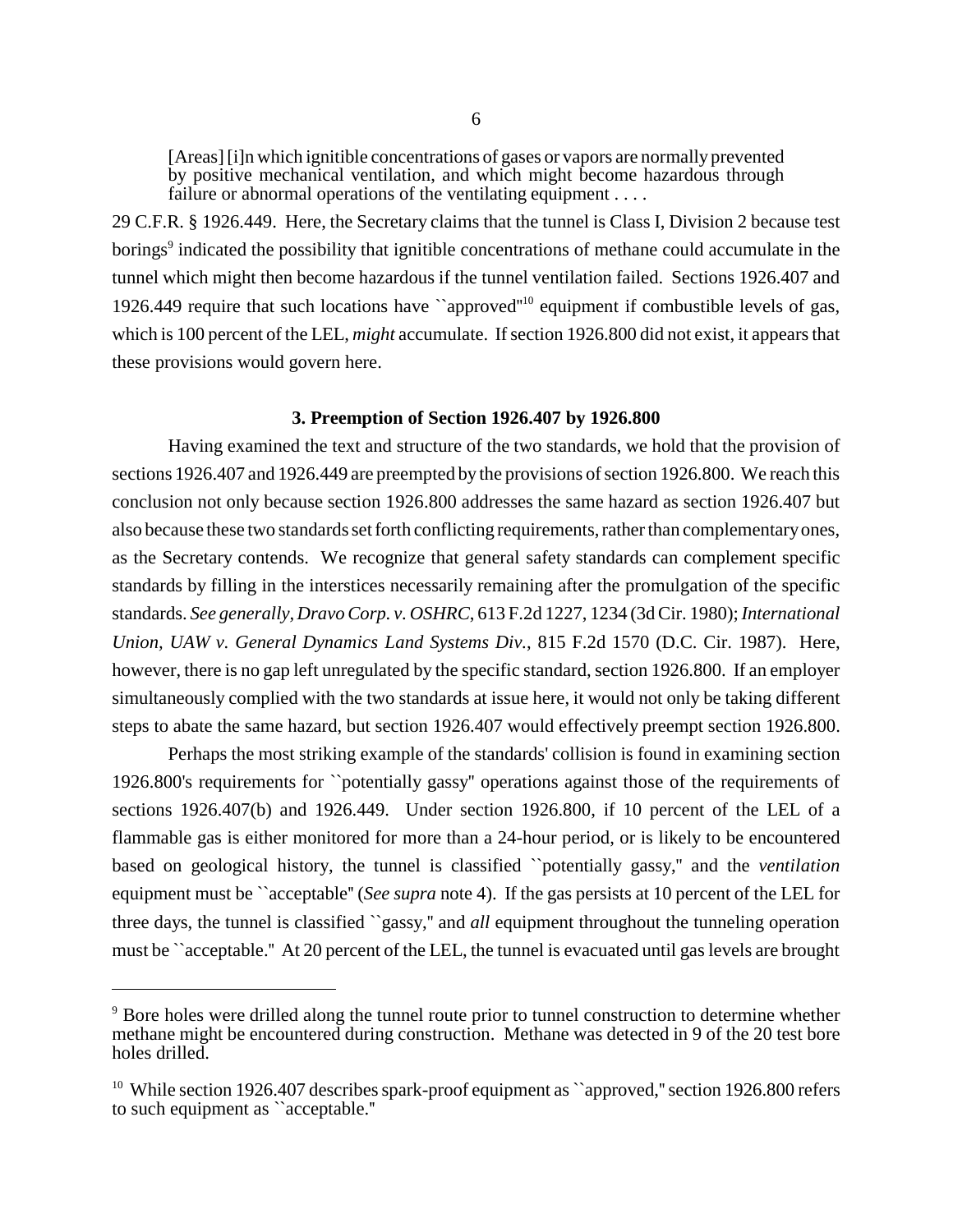down below 20 percent of the LEL. The Secretary admits that McNally's tunnelling operation is at most a ``potentially gassy'' one. Yet, it is clear that all operations defined as ``potentially gassy'' under section 1926.800 would be Class I areas under section 1926.449 because they are areas in which ``flammable gases . . . are or may be present in the air in quantities sufficient to produce explosive or ignitible mixtures,'' and which might become hazardous if the ventilation failed. This classification requires that *all* equipment be `approved.'' Applying section 1926.407's requirements to McNally's at most ``potentially gassy'' tunneling operation along with section 1926.800 would require that the tunnel be equipped with the same type of electrical equipment as if it were a ``gassy'' tunneling operation under section  $1926.800$ .<sup>11</sup>

The conflict between the standards is also highlighted by analyzing the Secretary's comparison of the interaction of the two standards to a ``two-story house,'' with the first story occupied by section 1926.800 with an initial threshold action level of 5 percent<sup>12</sup> for a "potentially gassy'' operation, and the second story occupied by section 1926.407, which he describes as having a higher action level of 100 percent. However, this analogy does not describe the standards' relationship. As we have seen, section 1926.800 requires an employer to take certain steps, from increasing the tunnel ventilation when 5 percent of the LEL is reached up to evacuating the tunnel when 20 percent of the LEL is reached. It also requires gas measurement over time to determine the proper classification of the tunneling operation with such classifications as ``potentially gassy'' or

 $11$  At oral argument, the Secretary was given the opportunity to describe circumstances under which an employer would be expected to implement the requirements of section 1926.800 for a ``potentially gassy'' operation independently of the requirements of section 1926.407. The response of the Secretary's counsel was that such a situation could occur if:

the employer knows [the tunnel]  $\ldots$  can reasonably be expected to have the 10 percent [of the LEL, but] . . . the employer also, for some magic reason, knows for sure that it will never go over 50 percent [of the] LEL. Then that employer wouldn't be subject to approved equipment requirements [of sections 1926.407(b) and 1926.449].

This response suggests that if an employer could only know by "magic" whether a tunnelling operation will never go above 50 percent of the LEL, it is impossible for the employer to know that the tunnelling operation could *never*reach 100 percent of the LEL. It does not affect our conclusion that under section 1926.407, the employer would have to treat every tunneling operation that normally would be classified as ``potentially gassy'' as if it were a ``gassy'' tunneling operation under section 1926.800. Of course, at 20 percent of the LEL, long before the Secretary's 50 percent figure is reached, section 1926.800 would have required that electrical power be cut off and the tunnel evacuated.

<sup>&</sup>lt;sup>12</sup> During oral argument, the Secretary argued that section  $1926.800$  starts by requiring the employer to take actionsif he detects just 10 percent of the LEL.'' However, the actual starting point at which the employer must take action is 5 percent of the LEL (*see* section 1926.800(j)(1)(vii)).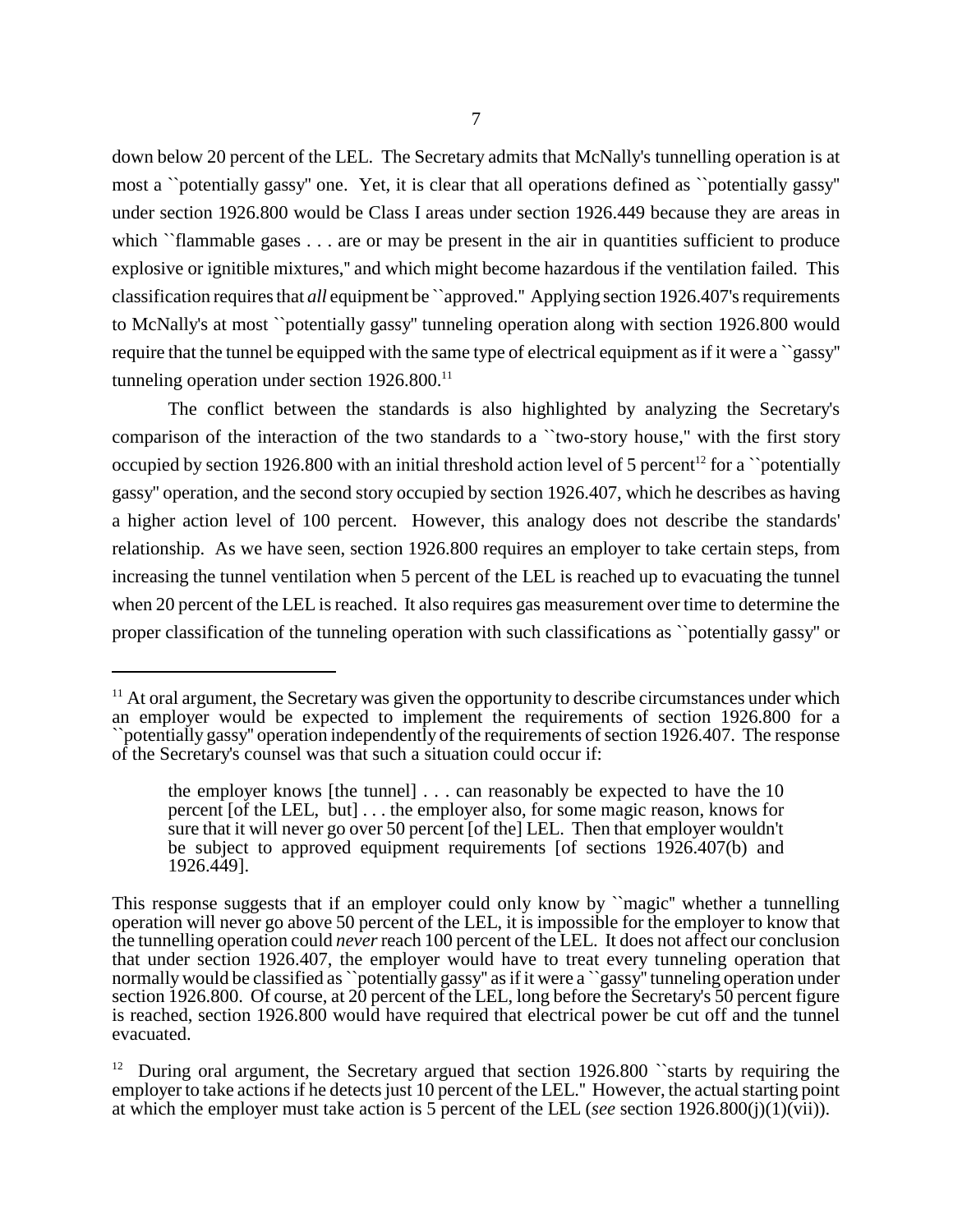``gassy,'' with each classification noting the types of electrical equipment to be used. Into this full house of provisions designed to prevent methane ignition, the Secretary also would have the employer speculate whether there is a potential for 100 percent of the LEL. If there is, the employer would be required to install approved electrical equipment throughout the tunneling operation regardless of what section 1926.800 would have required.

This is not an isolated example of how the two standards are not additive and complementary as the Secretary alleges, but instead are directly conflicting. Section 1926.800 permits the reclassification of a ``gassy'' operation to ``potentially gassy'' if gas concentrations diminish, but under Subpart K a tunneling operation could never be declassified from "gassy" to "potentially gassy'' as permitted bysection 1926.800. Section 1926.800 requires ``acceptable'' equipment tomeet the requirements of either Subpart K or the Mine Safety and Health Administration (``MSHA''), but section 1926.407 only permits equipment approved under Subpart K. We also note that if the Secretary intended that equipment required in Class I, Division II locations also be required for ``potentially gassy'' operations, he could have specifically required it in section 1926.800, as he did in section 1926.800(m)(9)(ii), which requires that ``[l]ighting fixtures in storage areas, or within 25 feet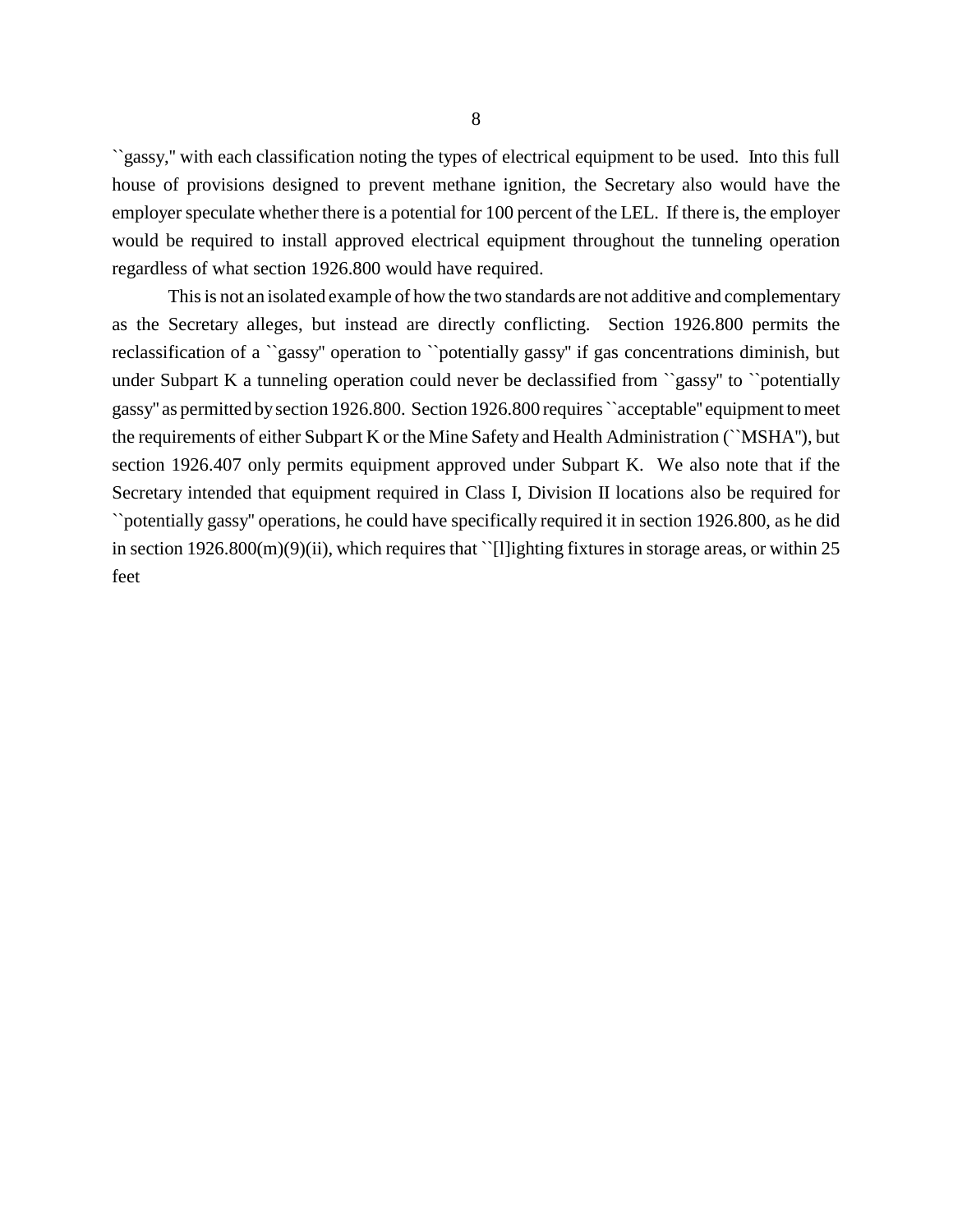(7.62 m) of underground areas where oil, grease, or dieselfuel are stored, shall be approved for Class I, Division 2 locations, in accordance with Subpart K of this part.'' Where a drafter includes particular language in one provision but omits it in another, ``it is generally presumed that [the drafter] acts intentionally and purposely in the disparate inclusion or exclusion.'' *See Gozlon-Pertez v. United States*, 498 U.S. 395, 404-405 (1991), (quoting *Russello v. United States*, 464 U.S. 16, 23 (1983)).

Nor is section 1926.800's preemption of section 1926.407 forestalled in any way by the language of section 1926.800(s) referring to the general requirements for electrical safety found in Subpart K. The claims that the Secretary makes for this provision might be plausible if it could be read in isolation, but they are not tenable when read together with the remainder of section 1926.800, which, as we have seen, speaks directly to electrical ignition hazards in tunnels. *See Gade v. Natural Solid Wastes*, 112 S.Ct. 2374, 2383-84 (1992)<sup>13</sup> ; *United States v. Menasche*, 348 U.S. 528, 538-539 (1955). Section 1926.800(s) is consistent with the proposition that a provision in section 1926.800 that specifically addresses a hazard preempts a general provision in Subpart K.<sup>14</sup> Indeed, within the context of the language of section 1926.800 in effect at the time these citations were issued, we find it difficult to read section 1926.800(s) as more than a saving clause. The Secretary's other claims that turn on how section 1926.800 limits the applicability of other standards might have been plausible as well, but for the clear language of certain provisions of section 1926.800 preempting section 1926.407. *See Gade*.

We also find no basis for the Secretary's claim that section 1926.407(b)'s spark-proof equipment requirement is the ``only protective approach." Although the measures that must be taken under section 1926.407 certainly provide protection, this is not a case in which a

<sup>&</sup>lt;sup>13</sup> In *Gade*, the court quoted an earlier decision which held that the Court ``must not be guided by a single sentence or member of a sentence, but look to the provisions of the whole law.'' *Pilot Life Ins. Co. V. Dedeaux*, 481 U.S. 41, 51 (1987) (internal quotation marks and citations omitted).

<sup>&</sup>lt;sup>14</sup> During oral argument, the Secretary agreed that ``[w]hat the word `general' really points to is the fact that [section 1926.800] is a vertical standard, and [section 1926.407] is a horizontal standard.'' We agree. Where the two standards overlap and conflict, the requirements for tunneling equipment required by section 1926.800 must preempt the general requirements expressed in Subpart K.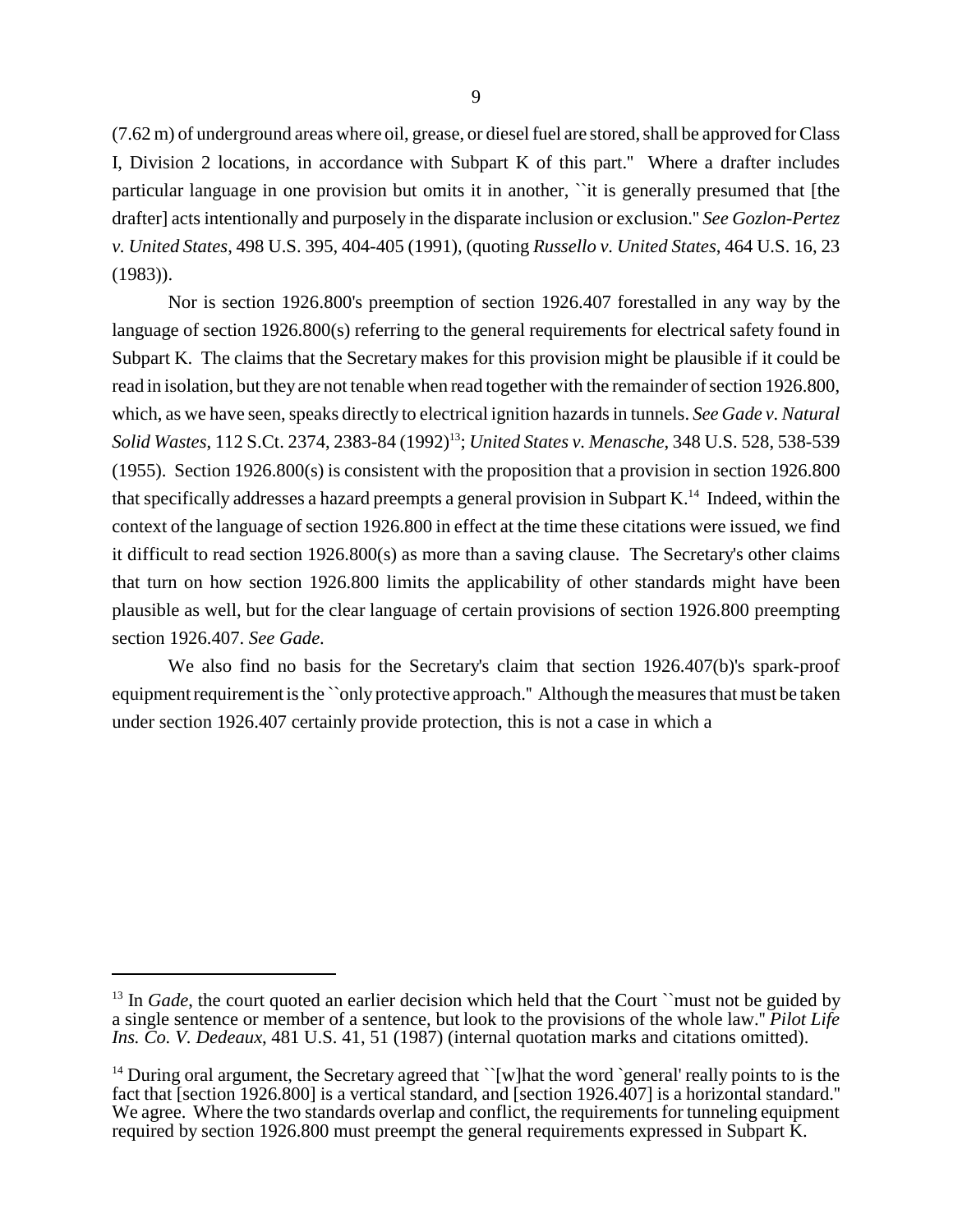hazard is left unaddressed by the more specifically applicable standard. *See, e.g., Williams Enterprises*, 832 F.2d at 570. Section 1926.800, as we have seen, requires employers to take numerous steps to address the hazard. In addition to requiring "acceptable" equipment, the standard requires that potential sources of ignition be extinguished well before the methane reaches combustible levels. Even the presence of 20 percent of the LEL of methane requires employers to withdraw employees, except those necessary to eliminate the hazard, "to a safe location above ground." 29 C.F.R. § 1926.800(j)(1)(ix)(A). Work in the tunnel stops well before the 100 percent of the LEL is reached. In addition, electrical power, except for ``acceptable'' pumping and ventilation equipment, is cut off to the area endangered by the flammable gas so as to further reduce the chance of electrical ignition of the gas. 29 C.F.R.  $\S$  1926.800(j)(1)(ix)(B).

The legislative history of section 1926.800 further clarifies the preemption question.

#### **B. Legislative History**

The version of section 1926.800 in effect prior to August 1, 1989, entitled ``Tunnels and shafts,'' expressly required electrical equipment used in tunnel construction to conform to the requirements of Subpart K of Part 1926, which includes section 1926.407.<sup>15</sup> On June 2, 1989, OSHA promulgated the version of section 1926.800 McNally relies on here. Now entitled ``Underground construction,'' it became effective on August 1, 1989. 54 Fed. Reg. 23,824 (1989). In the preamble to the new standard, OSHA stated that ``[t]he revised standard clarifies the existing 17-year old standard, covers hazards not effectively addressed previously, and reflects the current technology and methods used in underground construction.''*Id.* It classifies tunnels into ``gassy'' and ``potentially gassy'' operations and sets out specific requirements for both. OSHA also ``recognize[d] that the substantial costs associated with graduating immediately from a non-gassy to a gassy classification [were] not necessary to protect employees where intermediate, less costly measures suffice to abate the hazard.'' *Id.* at 23,833. This permitted the retention of ``protection for employees while relieving the economic burden on employers.'' *Id*.

The Secretary argues that the legislative history of section 1926.800 demonstrates that the hazardous location classification of section 1926.407 and the underground construction standard are not mutually exclusive. Noting that the former version of the underground construction standard expressly provided that the electrical requirements for construction set forth in Subpart K must be

<sup>&</sup>lt;sup>15</sup> Paragraph 1 of the prior version of 29 C.F.R. § 1926.800, in effect until August 1, 1989, stated as follows:

<sup>(</sup>l) *Electrical equipment*. (1) Electrical equipment shall conform to the requirements of Subpart K of this part.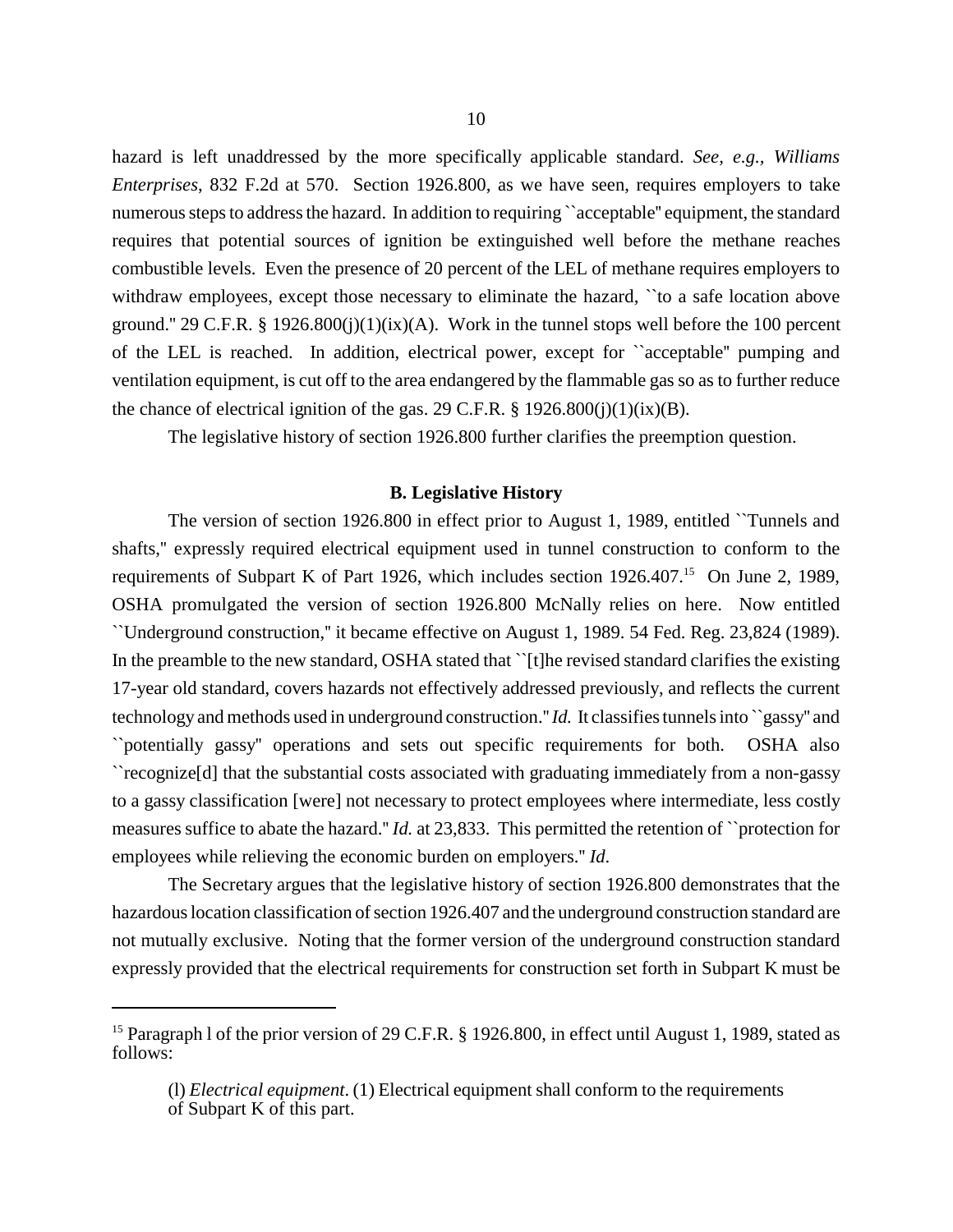observed in underground construction, the Secretary claims that he never considered deleting the provision making Subpart K requirements binding on tunnels. He insists that neither the 1974 nor 1983 Notices of Proposed Rulemaking concerning underground construction proposed deleting this relationship between section 1926.800 and Subpart K.<sup>16</sup> He argues that the preamble makes clear that the use of the ``potentially gassy'' classification was not intended to substantively reduce the obligations of the tunneling industry except to the extent that it permitted the use of ``intermediate, less costly measures" where they would "suffice to abate the hazard." *Id.* at 23,831-33.<sup>17</sup>

We find no basis in the preamble to the new version of section 1926.800 for the Secretary's claim that the effect of the reference in section 1926.800 to Subpart K did not change. After receiving comments on its proposed rule, OSHA decided to establish an intermediate classification:

OSHA has adjusted the Final Rule so that an underground construction operation where gassy conditions are anticipated would initially be classified as "potentially gassy.'' Only after the presence of 10 percent of the LEL had continued for three consecutive days would the more stringent classification of ``gassy'' be required. This phased-in approach allows an assessment to be made of the duration and extent of the flammable gas concentration while providing the opportunity to control or dilute the gas before "gassy" conditions are achieved.

*Id.* at 23,833. OSHA thus introduced the classification of "potentially gassy" as a middle ground between ``gassy'' operations and ``non-gassy'' operations. ``Gassy'' operations were to have approved electrical equipment. ``Potentially gassy'' operations were to have approved ventilation equipment only. The ``phased-in'' approach described in the preamble passage above would be illusory if section 1926.407(b) applied; it requires approved electrical equipment in tunnels that are only ``potentially gassy.''

The discussion of the costs of implementing the standard in the preamble to the final rule, as well as OSHA's Office of Regulatory Analysis report, *Regulatory Impact and Regulatory Flexibility Analysis of the Underground Construction Standard* (April 5, 1989), also demonstrates that section 1926.800 was intended to preempt section 1926.407. In the preamble, the Secretary lists separately the cost estimates for operations classified as "gassy" and "potentially gassy." 54 Fed. Reg. at 23,848. We cannot imagine why OSHA would have gone to the trouble of noting the costs

<sup>&</sup>lt;sup>16</sup> The Secretary did not present any witnesses to support this position because as the Secretary's counsel stated during oral argument: ``We are the agency. We do not have to call witnesses in our cases to testify as to our intentions as an agency.''

<sup>&</sup>lt;sup>17</sup> The Secretary claimed that McNally would have had its employees use cap lamps instead of meeting the expense of approved equipment throughout the tunnel. Actually, McNally's operations manager Lawrence Lenihan testified that there would not necessarily be a greater cost associated with using Class I electrical equipment in the tunnel because McNally would not have put any lighting in but instead ``could have just put everybody in cap lamps like they do in the mines. It would have provided a lot less light and a lot less safe working area.''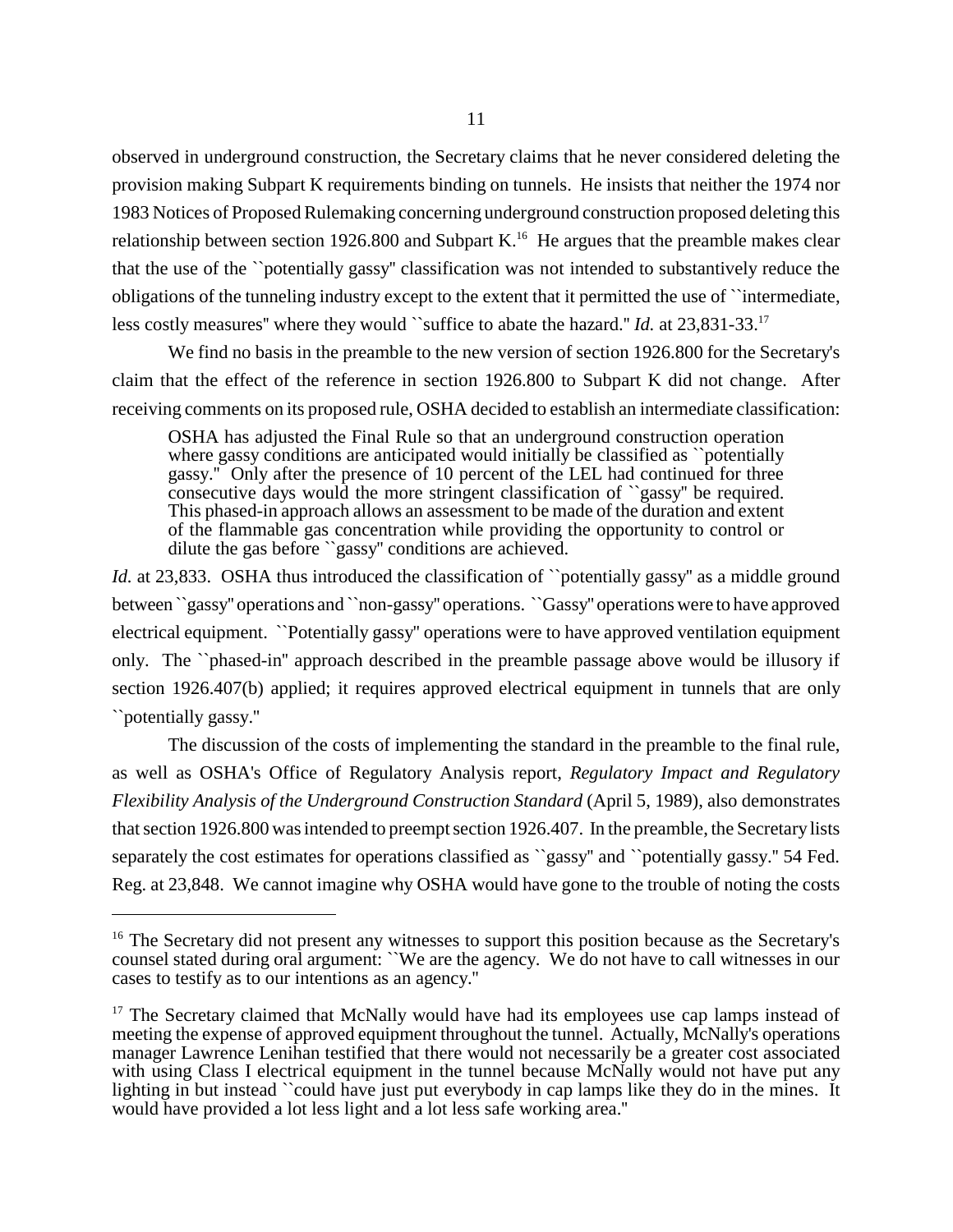of employing ``acceptable'' equipment in the costs of classifying a tunnel as ``gassy'' if it believed that the equipment was already required by section 1926.407(b). Nor would OSHA have included the costs of employing ``acceptable'' equipment onlyin the ventilation systems of ``potentiallygassy'' tunnels if such tunnels were already required to employ ``acceptable'' equipment throughout the entire tunnel under section 1926.407(b).

The Regulatory Analysis report provides further support for our conclusion. It states OSHA's finding that, under the proposed standard, which did not include the ``potentially gassy'' designation, compliance costs might have doubled for half of all tunnel projects. *Report* at V-64. The report noted that, ``[c]learly, compliance costs of this magnitude would have had a serious impact on the underground construction industry.'' *Id.* at V-64 to -65. OSHA's report at V-66 notes its support for a gradual phase-in of the requirements based on gas concentrations encountered. The report also includes a revealing chart of requirements on page V-67 that conspicuously omits a requirement of ``acceptable'' equipment in ``potentially gassy'' tunnels, but notes they are required in ``gassy'' tunnels. Moreover, OSHA's 10-page long, detailed report of costs for ``potentially gassy'' operations does not mention the cost for ``acceptable'' equipment in ``potentially gassy'' tunnels. *Id*. at V-70 to -79.

The Secretary argues that in promulgating section 1926.800, he ``did not reject the concept that the general electrical standards for construction applied to underground operations wherever gas presented a fire or explosion hazard."<sup>18</sup> The Secretary is correct that he did not expressly reject this concept. However, as he conceded at oral argument, preemption need not be explicit. From the explanation and description in his preamble to the final rule, it is clear that he intended that the revised section 1926.800 address the same hazards that section 1926.407 formerly addressed.<sup>19</sup>

<sup>&</sup>lt;sup>18</sup> The preamble to the current standard expressly states that  $\degree$ [s]ection 1926.800 protects underground construction workers from hazards such as cave-ins, contaminated atmospheres, *fires and explosions*, haulage and hoisting operations and floods.'' 54 Fed. Reg. at 23,824 (emphasis added).

 $19$  The Secretary finds fault with the judge's crediting of the testimony of McNally's expert witness Albert Mathews in finding that section 1926.800 preempted section 1926.407. Mathews claimed that ``one of the reasons the tunnel standard was promulgated was to eliminate the attempt to classify tunnels under 29 C.F.R. § 1926.407.'' The Secretary claims that the judge's reliance on Mathews' views was unwarranted because his views were not the official view of the Secretary but those of a geotechnical engineer.

We do not accept Mathews' testimony as the official view of the Secretary. We do, however, note that Mathews' testimony is in agreement with our finding that section 1926.800 preempts the application of section 1926.407.